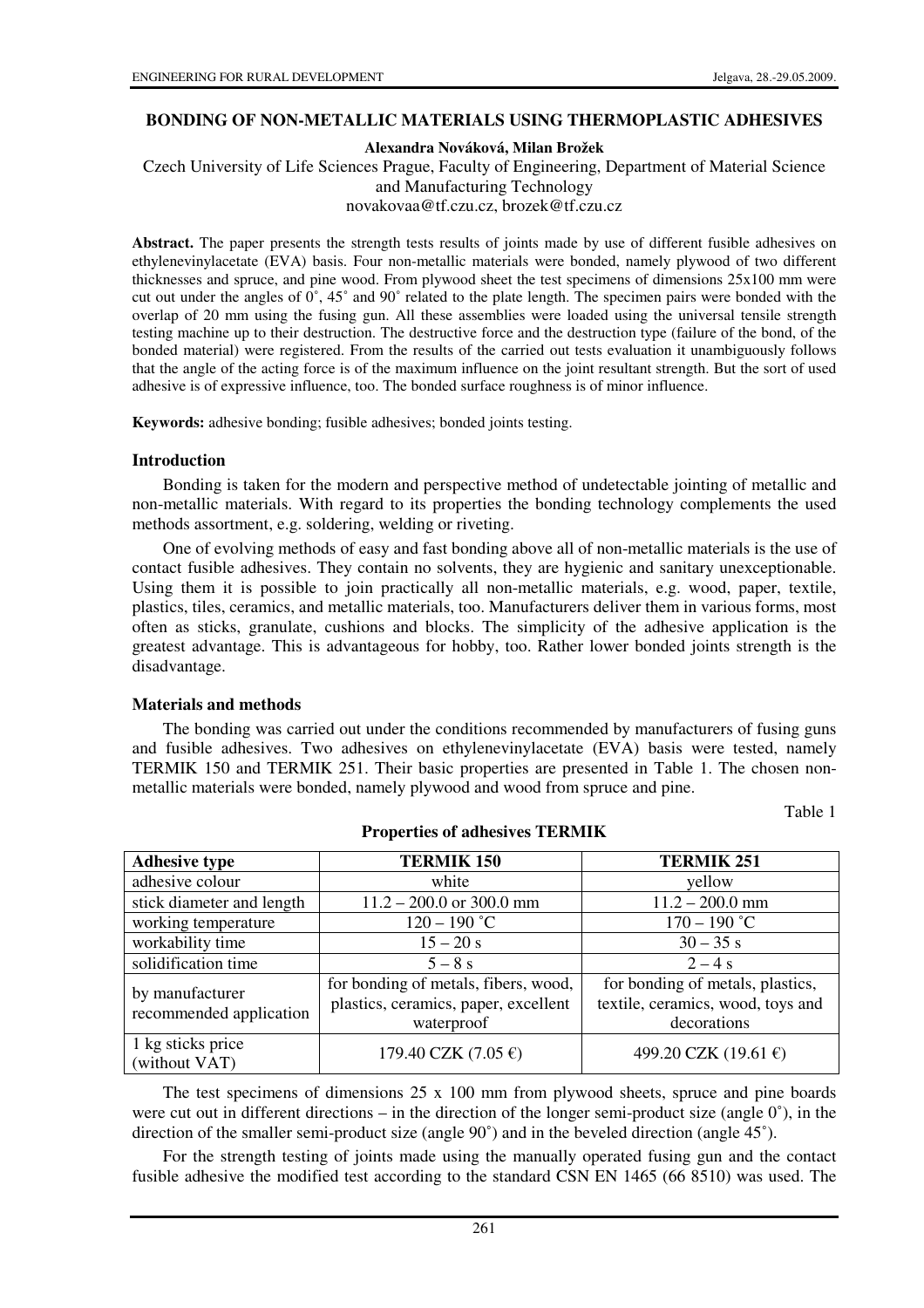shape and dimensions of the test specimens before and after bonding are evident from Figure 1. Besides of the 4 mm plywood thickness the plywood of 8 mm thickness was tested, too. The specimens from spruce and pine wood were of 6 mm thickness. The other dimensions are the same as it is presented in Fig. 1. For loading the universal tensile strength the testing machine was used. The test was finished at the joint destruction.



Fig. 1. **Test specimens shape and dimensions**

The aim of carried out tests was to evaluate the influence of:

- load direction  $(0^\circ, 45^\circ, 90^\circ)$ ,
- bonded surface roughness  $(S smooth surface of plywood, surface of planned boards,  $R$$ rough – surface of sawn wood),
- sort of used fusible adhesive (TERMIK 150, TERMIK 251).

# **Results and discussion**

The test results of the specimens from plywood of 4 mm and 8 mm thickness are presented in Figure 2, of the specimens from spruce wood in Figure 3 and of the specimens from pine wood in Figure 4.



Fig. 2. **Test results of the specimens from plywood**

From the test results of the specimens from plywood it is evident that the load direction is on the joint strength of the maximum influence. In the longitudinal direction  $(0^{\circ})$  the joint destruction in the adhesive layer occurs, because the material (plywood) is of higher strength than the joint. On the contrary, in the next two directions (45˚ and 90˚) the plywood is of lower strength than the bonded joint and it is the weakest place of the construction.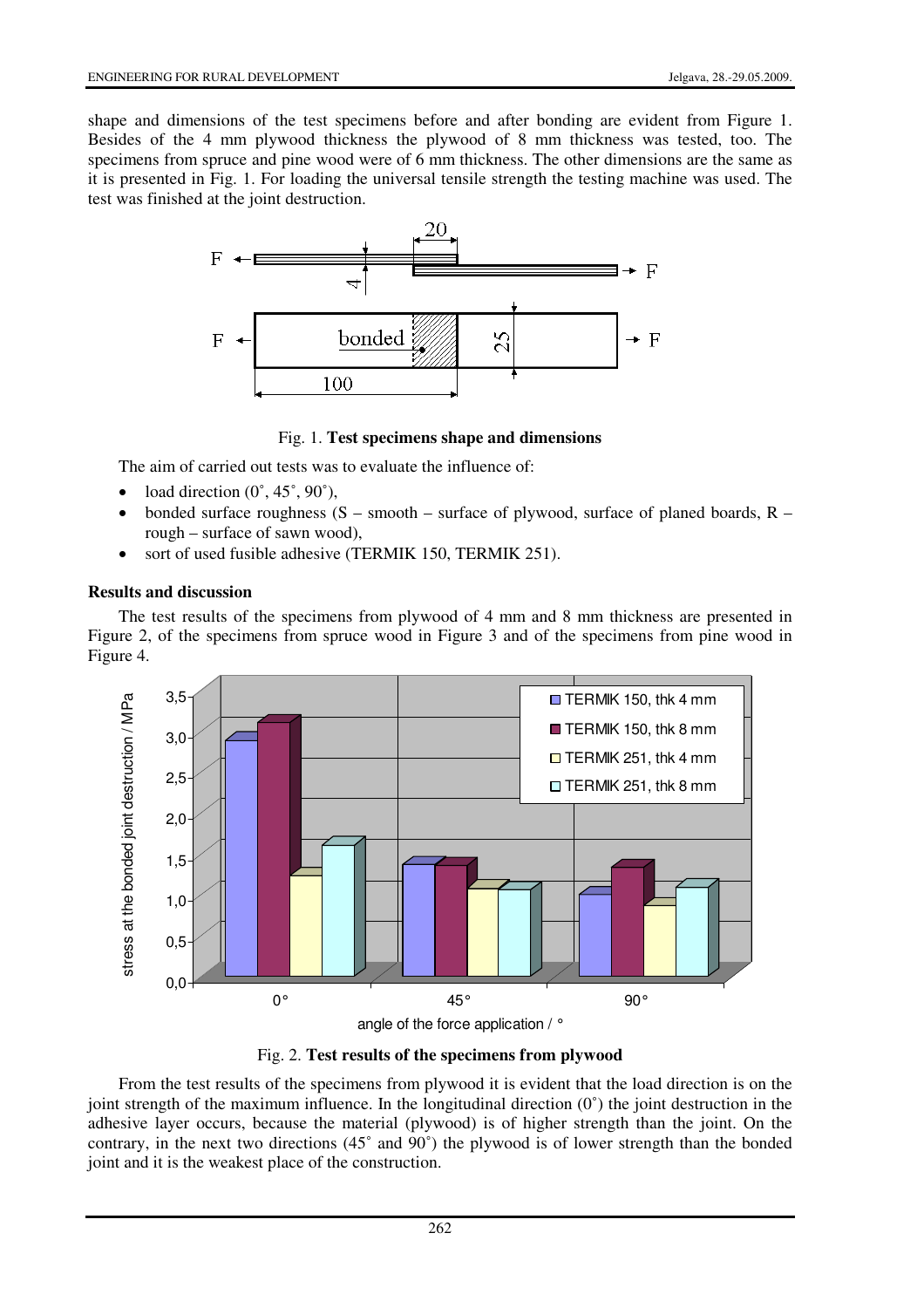

Fig. 3. **Test results of the specimens from spruce wood**

From the tests results of the specimens from spruce wood it is evident that in this case the load direction is of the maximum influence on the bonded joint strength, too. In the longitudinal direction  $(0^{\circ})$  the bonded joint destruction always occurs because the bonded material (spruce wood) is of higher strength than the joint. In the contrary, in the next two directions (45° and 90°) the wood is of lower strength than the bonded joint.



Fig. 4. **Test results of the specimens from pine wood**

From the tests results of the specimens from pine wood it is evident that also in this case the load direction is of maximum influence. In the longitudinal direction (0˚) the bonded joint destruction always occurs because the bonded material (pine wood) is of higher strength that the joint. In the contrary, in the next two directions (45˚ and 90˚) the wood is of lower strength than the bonded joint.

From the test results of all materials it is also evident that the strength of joints bonded using different adhesives is very different. By the use of the adhesive TERMIK 150 the joints strength of all bonded materials is expressively higher than by the use of the adhesive TERMIK 251, but its price is only of one third.